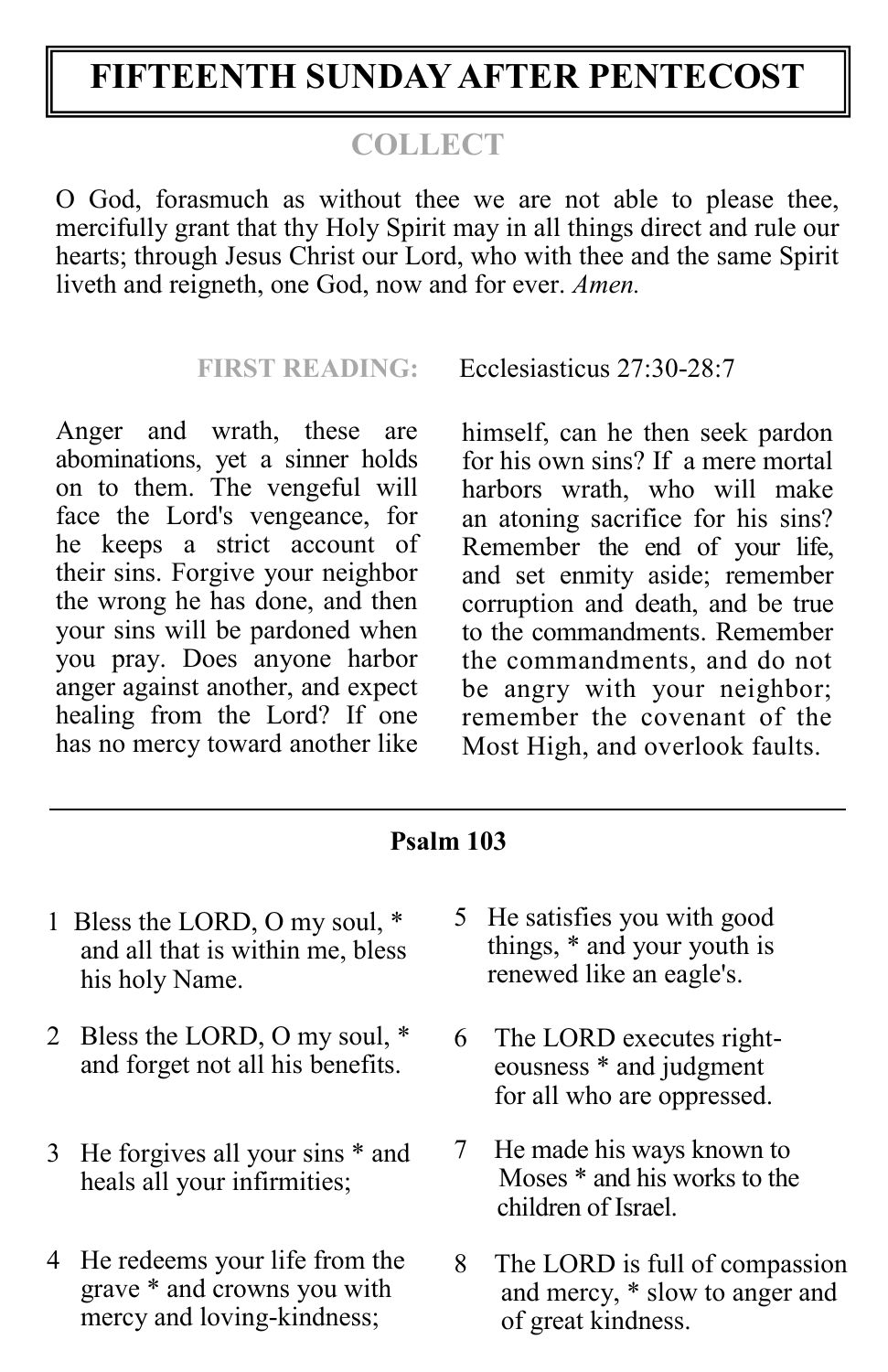- 9 He will not always accuse us, \* nor will he keep his anger for ever.
- 10 He has not dealt with us according to our sins, \* nor rewarded us according to our wickedness.
- 11 For as the heavens are high above the earth, \* so is his mercy great upon those who fear him.
- 12 As far as the east is from the west, \* so far has he removed our sins from us.
- 13 As a father cares for his children, \* so does the LORD care for those who fear him.
- 14 For he himself knows whereof we are made; \* he remembers that we are but dust.
- 15 Our days are like the grass; \* we flourish like a flower of the field;
- 16 When the wind goes over it, it is gone, \* and its place shall know it no more.
- 17 But the merciful goodness of the LORD endures for ever on those who fear him, \* and his righteousness on children's children;
- 18 On those who keep his covenant \* and remember his commandments and do them.
- 19 The LORD has set his throne in heaven, \* and his kingship has dominion over all.
- 20 Bless the LORD, you angels of his, you mighty ones who do his bidding, \* and hearken to the voice of his word.
- 21 Bless the LORD, all you his hosts, \* you ministers of his who do his will.
- 22 Bless the LORD, all you works of his, in all places of his dominion; \* bless the LORD, O my soul.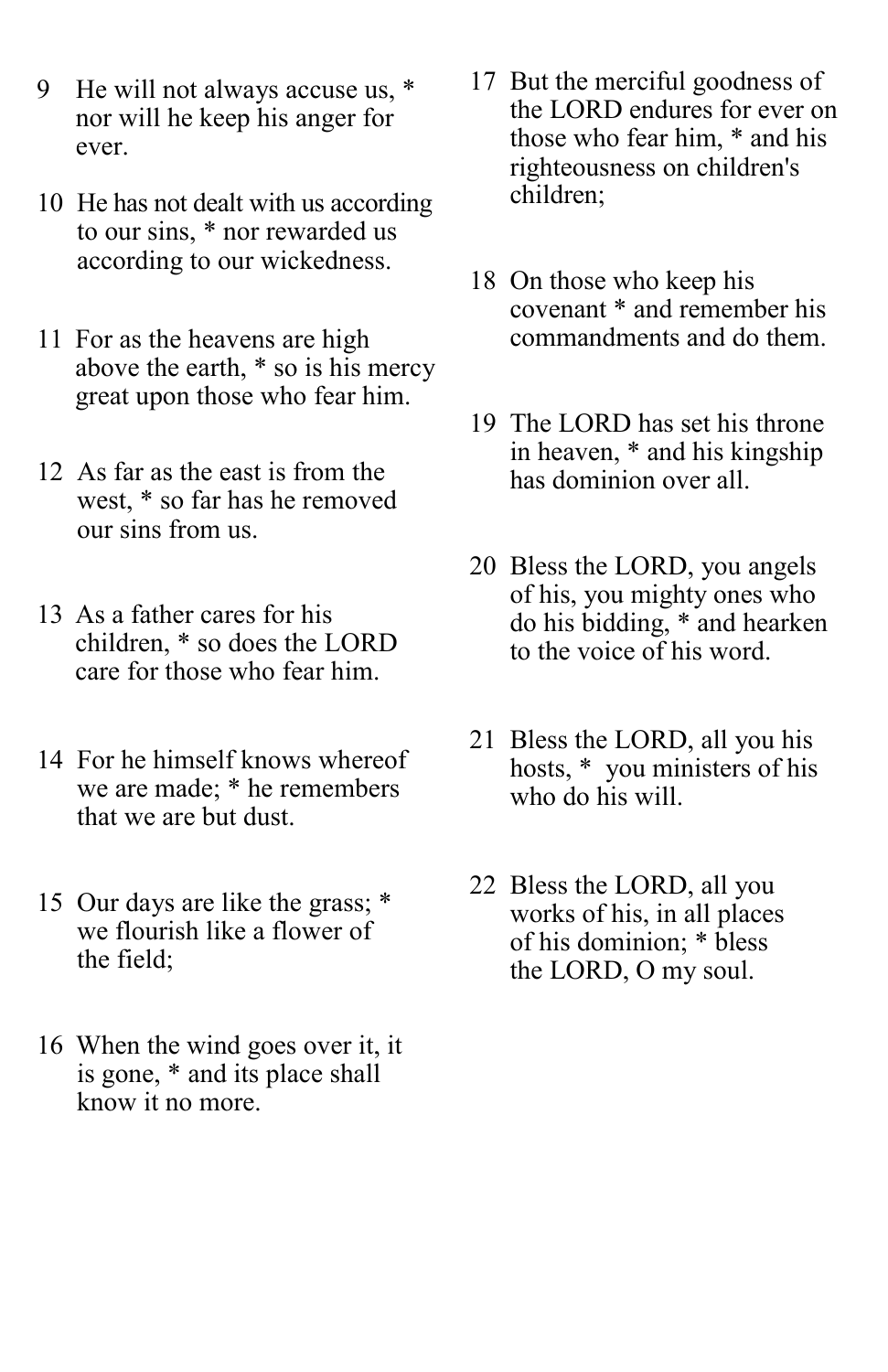Some judge one day to be better than another, while others judge all days to be alike. Let all be fully convinced in their own minds. Those who observe the day, observe it in honor of the Lord. Also those who eat, eat in honor of the Lord, since they give thanks to God; while those who abstain, abstain in honor of the Lord and give thanks to God. We do not live to ourselves, and we do not die to ourselves. If we live, we live to the Lord, and if we die, we die to the Lord; so then, whether

Peter came and said to Jesus, "Lord, if another member of the church sins against me, how often should I forgive? As many as seven times?" Jesus said to him, "Not seven times, but, I tell you, seventy-seven times. "For this reason the kingdom of heaven may be compared to a king who wished to settle accounts with his slaves. When he began the reckoning, one who owed him ten thousand talents was brought to him; and, as he could not pay, his lord ordered him to be sold, together with his wife and children and all his possessions, and payment to be made. So the slave fell on his knees before him, saying, `Have patience with me, and I will pay you everything.' And out of pity for him, the lord of that slave released him and forgave him the debt. But that same slave, as he went out, came upon one of his fellow slaves

we live or whether we die, we are the Lord's. For to this end Christ died and lived again, so that he might be Lord of both the dead and the living. Why do you pass judgment on your brother or sister? Or you, why do you despise your brother or sister? For we will all stand before the judgment seat of God. For it is written, "As I live, says the Lord, every knee shall bow to me, and every tongue shall give praise to God." So then, each of us will be accountable to God.

### **GOSPEL:** Matthew 18:21-35

who owed him a hundred denarii; and seizing him by the throat, he said, `Pay what you owe.' Then his fellow slave fell down and pleaded with him, `Have patience with me, and I will pay you.' But he refused; then he went and threw him into prison until he would pay the debt. When his fellow slaves saw what had happened, they were greatly distressed, and they went and reported to their lord all that had taken place. Then his lord summoned him and said to him, `You wicked slave! I forgave you all that debt because you pleaded with me. Should you not have had mercy on your fellow slave, as I had mercy on you?' And in anger his lord handed him over to be tortured until he would pay his entire debt. So my heavenly Father will also do to every one of you, if you do not forgive your brother or sister from your heart."